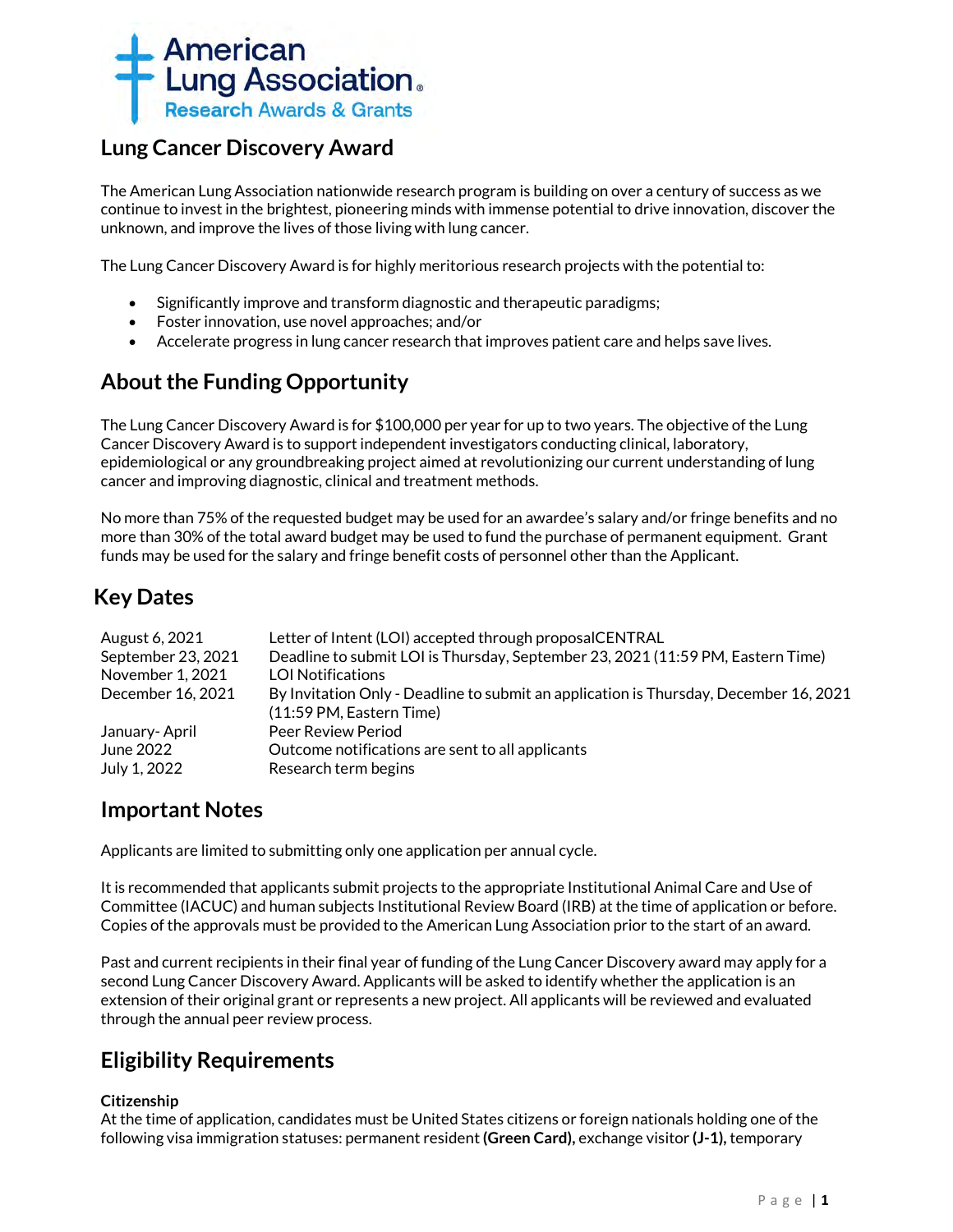

worker in a specialty occupation **(H-1B),** Canadian or Mexican citizen engaging in professional activities **(TN),** Australians in Specialty Occupation **(E-3)** or temporary worker with extraordinary abilities in the sciences **(O-1)**. At the time of application and throughout the award, an applicant must be employed by a U.S. institution.

#### **Education and Experience**

At the time of application, an applicant must hold a doctoral degree, have a faculty appointment at an academic institution (including research institutions not formally associated with a university), and have completed a training fellowship. Applicants may be at any level of research experience; must be independent, self-directed researchers for whom their institution must provide space and other resources customary for independent investigators. The application must convey the commitment of the institution to the applicant and the proposed research activities.

### **Institution**

The research institution must be owned and operated exclusively for scientific and education purposes, nonprofit and located in the United States. Institutions eligible to participate include: Nonprofit colleges or universities and domestic nonprofit scientific and research institutions.

# **Letter of Intent (LOI)**

**A letter of intent is required for the Lung Cancer Discovery Award**. Interested applicants must submit an LOI to the American Lung Association through *[proposalCENTRAL](https://proposalcentral.altum.com/)* by Thursday, September 23, 2021.

Previous and current Lung Cancer Discovery Award recipients in their second year of funding may also submit an LOI though proposalCENTRAL.

#### *Requirements for the Letter of Intent Submission:*

- A 1-page Letter of Intent including brief descriptions on the:
	- o Rationale and Significance of the research project
	- o Specific Aims and Hypotheses (may be modified slightly in full application)
	- o Overall experimental approach
- Applicant Biosketch

# **Lung Cancer Discovery Award (LCD) Application Guide**

# **By Invitation Only**

**The American Lung Associations used the e-grantmaking website, proposalCENTRAL, to process all awards and grants applications. Please access this website at[: https://proposalcentral.altum.com](https://proposalcentral.altum.com/)**

**For questions about the electronic application process, e-mail[: pcsupport@altum.com](mailto:PCSUPPORT@ALTUM.COM)** 

#### **PROPOSAL SECTIONS**

#### **Title Page**

To initialize your application, enter a title for your project. If you are resubmitting a proposal previously reviewed, but not funded, by the American Lung Association, select the appropriate application from the list of prior submissions. An applicant who is unsuccessful in a competition may resubmit the same or similar application up to two times.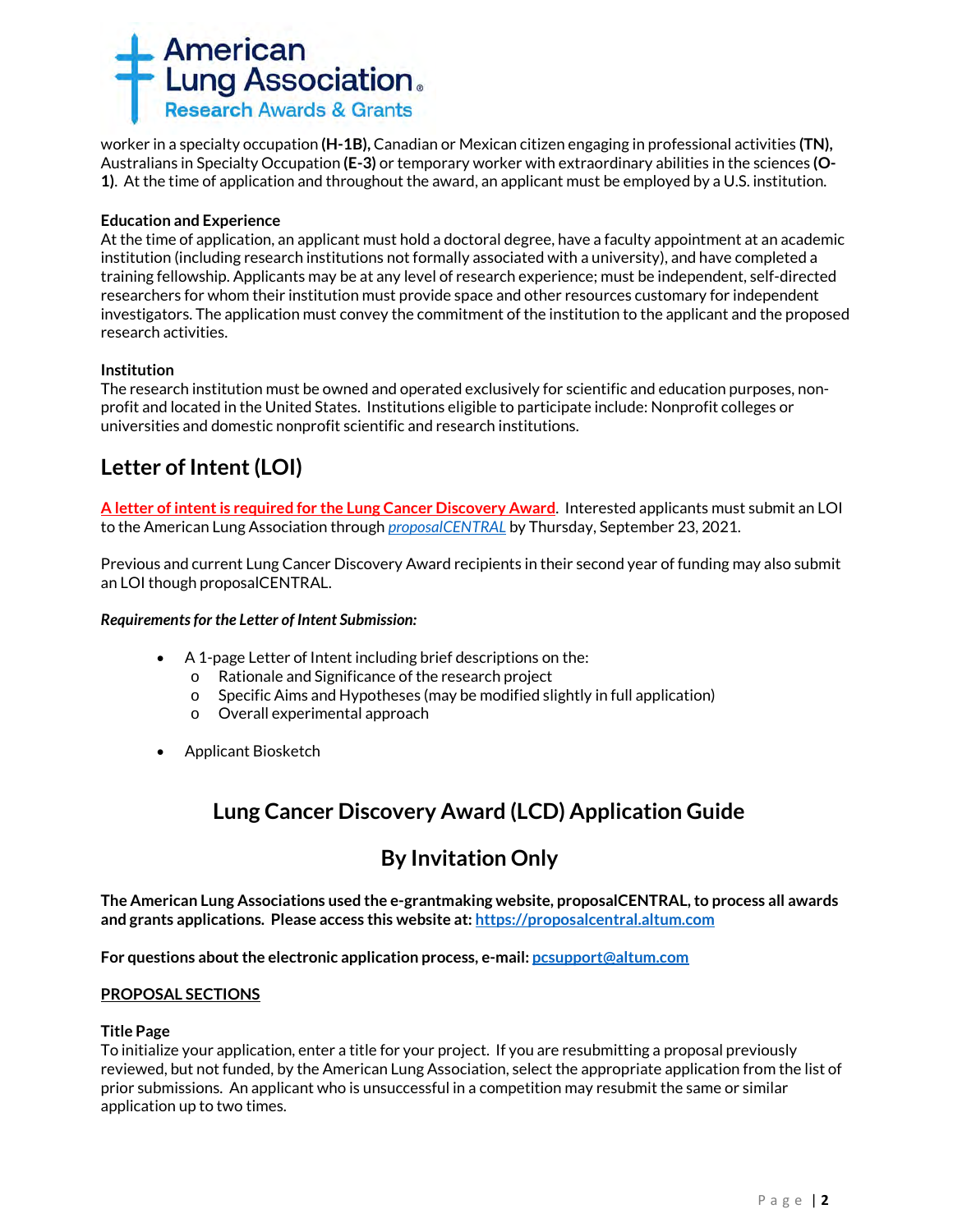

Applicants are also asked to select the first-year monetary amount requested. The project start and end dates are automatically entered for you as we do not allow flexible start dates. The American Lung Association award period is July 1, 2022 to June 30, 2023.

Once complete, press the red 'SAVE' button and watch the gray Proposal Navigation box on the left portion of your screen become activated. Click 'NEXT' or a section name to move to another section.

### **Download Templates & Instructions**

All downloadable files are located on this page and consist of instruction files and required templates for your application submission. Click the 'DOWNLOAD' icon for each file, and 'SAVE' to your computer*.* Go to the "Research Plan and other Supporting Documents" menu option in the navigation menu to upload your completed template files.

#### **Enable Other Users to Access this Proposal**

This section allows you to give other users access to your grant application. When you give a person access to your grant application, you can give them one of three levels of permissions: View (cannot change any details), Edit (can view and change information in the grant application, but cannot Submit or view the Access Permission page), or Administrator (can view, edit and submit the application, as well as give access rights to others).

### **Applicant Contact Information**

The person who creates the application is the default Applicant. Contact information from this person's Professional Profile, including primary institution affiliation, is automatically loaded to this section of the application. As all American Lung Association correspondence occurs with the individual Applicant, please provide the correct contact information for the applicant. The Sponsored Research Program Office is **NOT** acceptable.

To change the Applicant and the institution affiliation, choose from the list of available names and institutions. For privacy reasons, the list contains only the following: the name and institution of the person who created the application and the names of individuals who included you in the Access Permissions section of their Professional Profile (such as administrators at the institution). If, after changing the Applicant you need to update the contact information that appears below it, you can click 'EDIT PROFESSIONAL PROFILE' to go directly to your Professional Profile. You can exit this screen and select the 'PROFESSIONAL PROFILE' tab from the proposalCENTRAL management window and changes will be automatically uploaded to the Applicant screen. Contact information and institution affiliation from the selected Applicant's Professional Profile is preloaded to the Applicant's contact information section below.

**Complete all the required fields that are marked with a red asterisk**.If the required fields are incomplete or incorrect, changes must be made in the Applicant's Professional Profile. You can go directly to the selected Applicant's Professional Profile by clicking the button 'EDIT ACCOUNT INFORMATION.' Alternatively, you may exit the Applicant's section and use the Professional Profile tab in your proposalCENTRAL management window which is usually located in a different proposalCENTRAL browser window than the application. **The percent of Applicant's total effort currently devoted to each of the listed activities must be indicated before going on to the next section.**

#### **Institution and Contacts**

The institution of the Applicant will be as selected as the default Institution and will have primary contractual responsibility for the grant if awarded. Institution information is pre-loaded to this section of the application. **NOTE: If the required fields marked by a red asterisk are incomplete or incorrect, changes must be made in the Institution Profile.** To change the Institution choose from the list of institutions and press the button 'CHANGE INSTITUTION'. Initially, the list contains only the following: the current institution, the institutions that you listed in your Professional Profile, and any other institutions that include your UserID in their Access list. Use the 'SEARCH' option to search the other institution profiles available in proposalCENTRAL. Results of the Search will be added to the list of institutions. To change the Institution choose from the new list of institutions and press the button 'Change Institution'. If, after changing the Institution you need to update the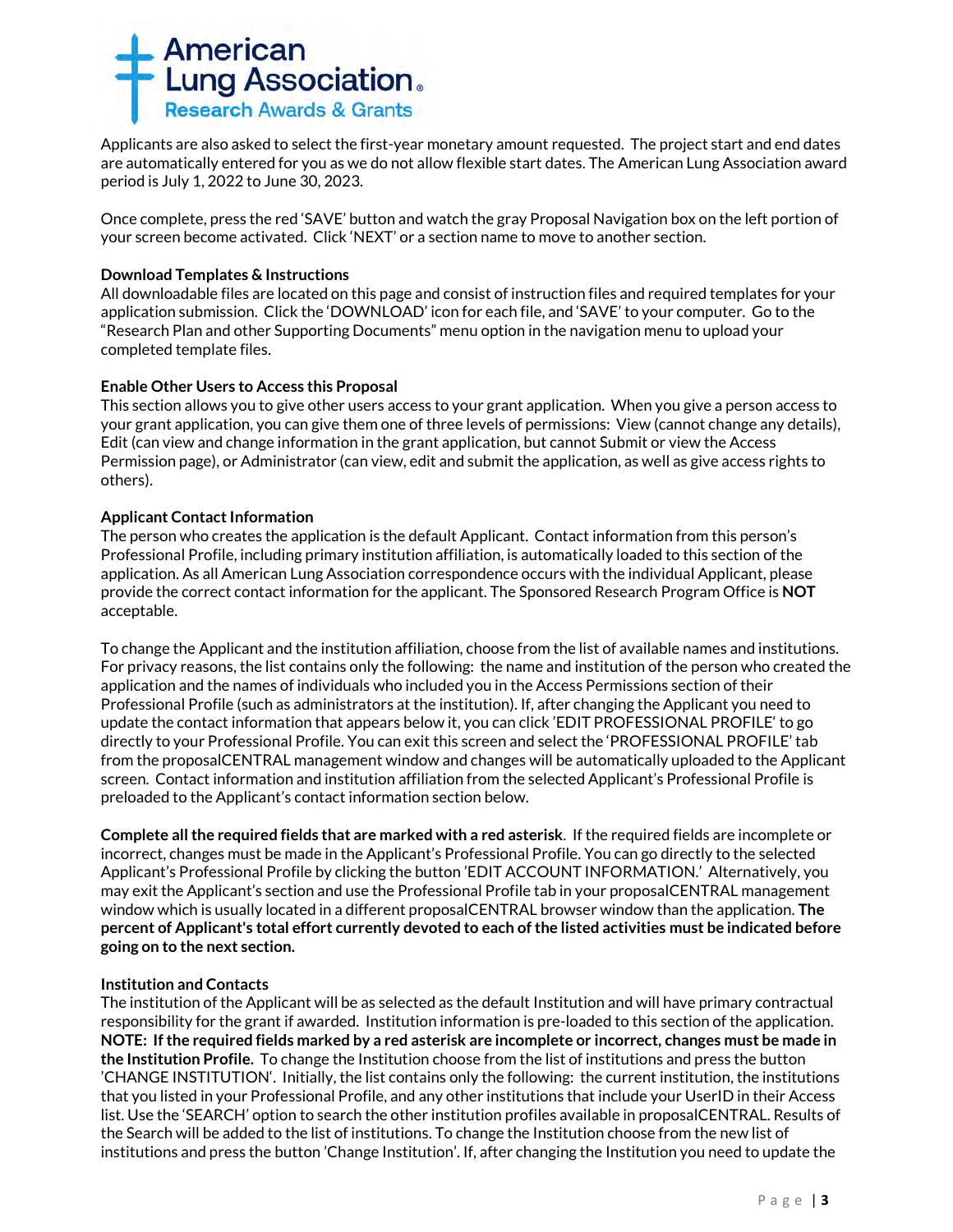

contact information that appears below it, contact the Grants and Contracts office of your institution to update the Institution Profile or call Customer Service at proposalCENTRAL at 1-800-875-2562 for assistance. Next, choose the appropriate institutional officials for the particular grant program; (\*) indicates a required contact. There are two ways to enter contact information for the requested contact - you can select from the list of Institutional Officials from the Institution Profile of the Institution selected at the top of this page OR enter an email for the appropriate contact and complete and save the form. When you have selected the appropriate institution officials, click the red 'ADD' button. The contact information is loaded into your proposal and the contact will be shown in the table below. Be advised that the contact form may be pre-filled with some information if the email you entered is already associated with a proposalCENTRAL user.

### **Key Personnel**

The applicant is responsible for listing all personnel who will have a significant role with the research project (i.e., will have impact on project content, data collection, data interpretation). **DO NOT** list the applicant in this section.

#### *Steps for the Applicant to Submit Key Personnel:*

- Enter the email address of the key personnel in the text box provided and click '+' icon.
- A window will open; enter the requested information. Complete all the required fields that are marked with a red asterisk. If the person is already registered in proposalCENTRAL, some information will be pre-loaded into the contact form.
- Click the 'SAVE' button and 'CLOSE WINDOW'.

Note: All edits and deletions to key personnel must be done in the Key Personnel table. Changes will be for this proposal only. Permanent changes must be made in the person's Professional Profile.

#### **Letters of Recommendation**

*Please note: Letters of Recommendation are not required for this award. A Department Head Statement is required as part of the Research Plan. Letters of support may be included as part of the Appendix to the Research Plan.*

#### **Project Summaries**

#### *General Audience Summary*

Provide a succinct and accurate description of the research project in non-scientific terms that could be clearly understood by a general audience. Do not include any proprietary or confidential information. Please observe the following limitations for the general audience summary:

- Limit the summary to 1,000 characters or less.
- Information entered in this field must be text only: scientific notations, special characters, special fonts, and other rich-text formatting (e.g., bold, italics, underline) cannot be saved or displayed.
- Please type continuously do NOT click 'ENTER' at the end of each line. After a cut and paste, check the text to make sure the lines are continuous. Click 'ENTER' to begin a new paragraph(s).

#### *Technical Audience Summary*

Provide an abstract of the research project in technical terms that would be appropriate for experts in the field. Do not include any proprietary or confidential information.

Please observe the following limitations for the technical abstract:

- Limit the abstract to 3,000 characters or less.
- Information entered in this field must be text only: scientific notations, special characters, special fonts, and other rich-text formatting (e.g., bold, italics, underline) cannot be saved or displayed.
- Please type continuously do NOT click 'ENTER' at the end of each line. After a cut and paste, check the text to make sure the lines are continuous. Click 'ENTER' to begin a new paragraph(s).

#### *Scientific and Research Categories*

Select the most appropriate category(s) for your proposed project in order of relevance. Select choices carefully as they will partially be used to facilitate selection of scientific peer reviewers.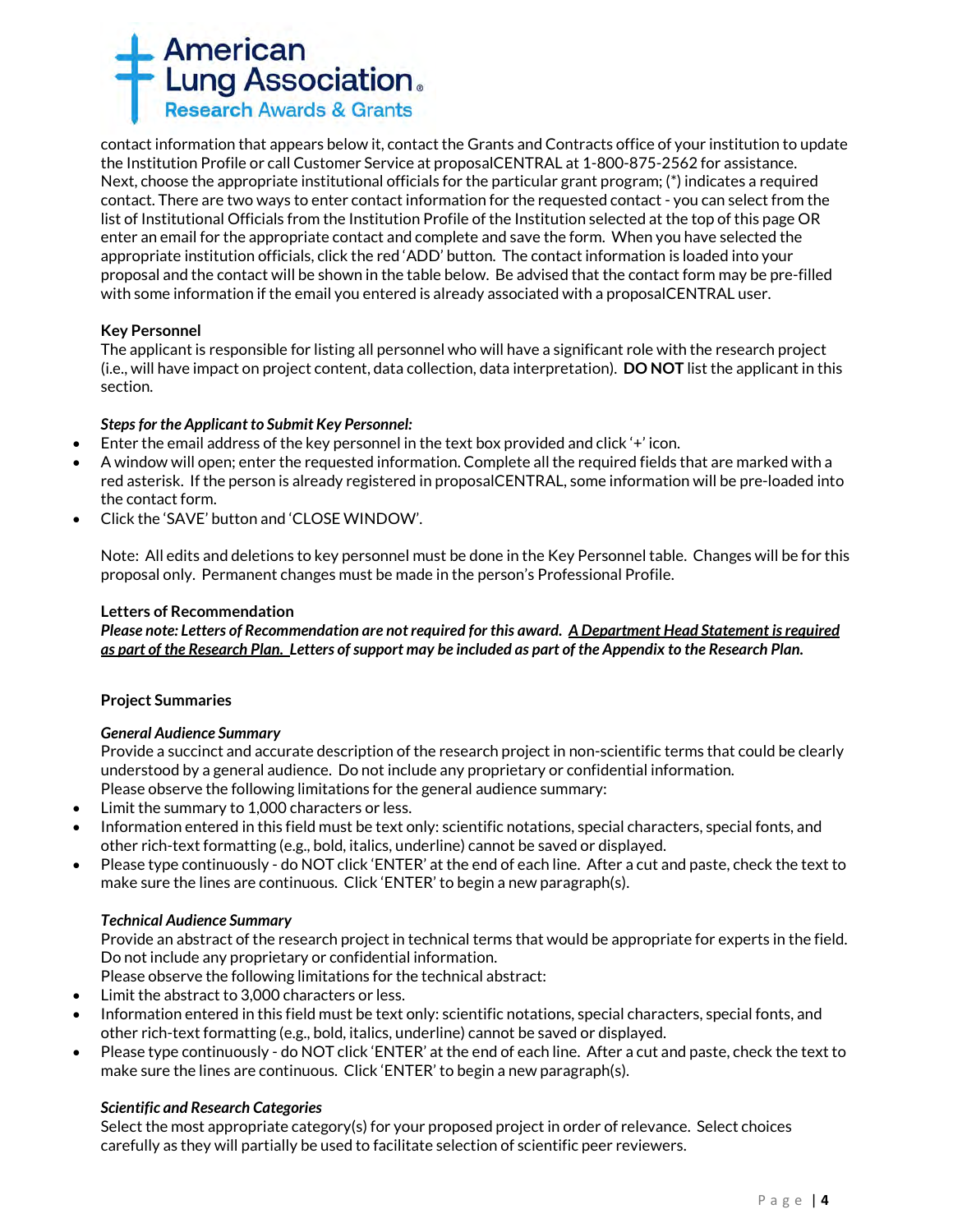

#### **Assurances**

All research funded by the American Lung Association must comply with federal requirements regarding the use of human subjects, animals or biohazards in research. *It is recommended that applicants submit projects to the appropriate Review Board at the time of application or before.* 

#### *Human Subjects and Stem Cells*

Applicants/ awardees conducting research on human subjects and/or human stem cells must comply with the provisions of the United States Department of Health and Human Services 45 C.F.R. pt. 46 to the same extent as each would were the research funded by the National Institutes of Health. Indicate whether the proposed project involves Human Subjects. If so, add the institutional OHRP Assurance

Number as well as the individual proposal IRB status – "approved", "exempt" or "pending". If approved or exempt, please provide the corresponding date of approval or exemption.

#### *Animal Use*

The American Lung Association allows animal use in biomedical research only when no other means of obtaining scientifically sound, valid and useful results are available. Applicants/ awardees must comply with the Public Health Service Policy on *Human Care and Use of Laboratory Animals* and the National Research Council *Guide for the Care and Use of Laboratory Animals* to the same extent as each would were the research funded by the National Institutes of Health.

Indicate whether the proposed project involves vertebrate animals. If so, add the institutional Animal Welfare Assurance Number as well as the Institutional Animal Care and Use of Committee (IACUC) status – "approved", "exempt" or "pending". If approved or exempt, please provide the corresponding date of approval or exemption. Also, indicate whether or not the institution has been accredited by the Association for Assessment and Accreditation of Laboratory Animal Care (AAALAC). Applicants from institutions that do not have an IACUC or accreditation from the AAALAC are not eligible to apply.

#### *Biohazards*

Biohazards are broadly defined to be recombinant and/or infectious and tumor materials that may be deleterious to normal organisms upon controlled exposure.

Indicate on the electronic application the Institutional Biosafety Committee (IBC) status. If approved, please provide the corresponding date of approval on the electronic application. If "exempt" from IBC approval within your institution, place "exempt" and the date the exemption was approved."

#### **Research Plan and Other Supporting Documents**

#### **Part I. Templates and Uploaded Files (attachments):**

Click the 'DOWNLOAD' icon for each template file, and 'SAVE' to your local workstation to complete**.**

#### **Using the Provided Templates**

Before submitting an application, the following components must be uploaded to proposalCENTRAL. All components of the application require the use of provided templates also available on this page. All the required attachments are listed in the section directly above the templates section. This display is merely a tool to help you keep track of your completed *required* files. Once you upload a completed "required" template, the template name will display in the "Current List of Uploaded Attachments." The 'VALIDATE' link in the Navigation Menu of the online application serves as a tool to check that all *required* attachment files are included in your application. *The Validate link will also check for any missing required online entries.*

#### **Language and Format Requirements**

All applications must adhere to the following language and format requirements. *Not adhering to these requirements may result in an application being administratively withdrawn.*

 $\checkmark$  The applicant's name should always be in the top 'HEADER' portion. The header information should carry forward to subsequent pages in the template.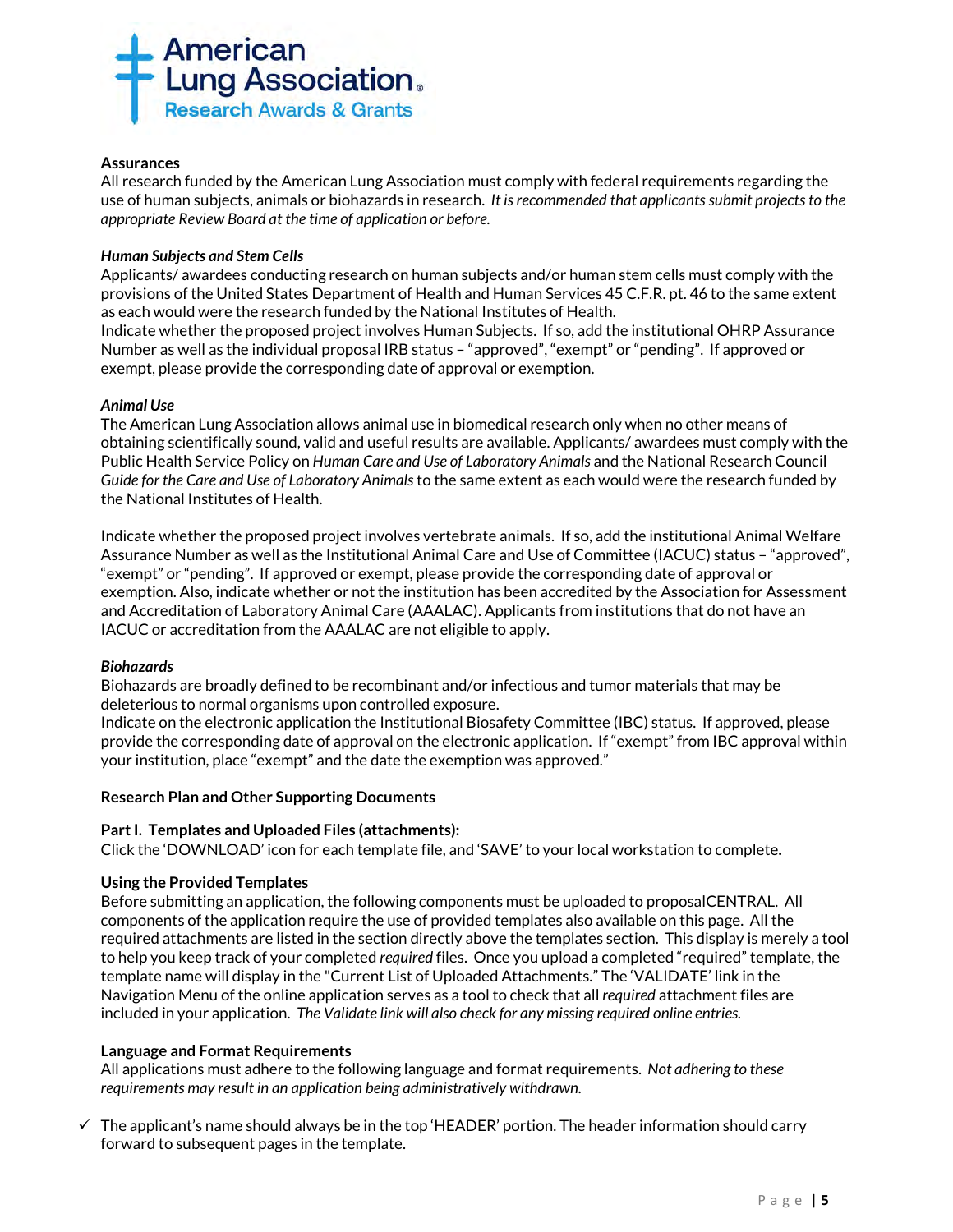

- $\checkmark$  Use English only and avoid jargon and any unusual abbreviations. Your application should read like a Scientific American journal article.
- $\checkmark$  Use Arial 11 point font size, the NIH-suggested font, unless otherwise specified in the instructions for a specific template.
- $\checkmark$  Be consistent with the use of font styles and indentation.
- $\checkmark$  Type density, including characters and spaces, must be no more than 15 characters per inch (cpi). For proportional spacing, the average for any representative section of text must not exceed 15 cpi.
- $\checkmark$  No more than 6 lines of type within a vertical inch.
- $\checkmark$  Margins, in all directions, must be at least  $\frac{1}{2}$  inch.
- $\checkmark$  Figures, charts, tables, figure legends, and footnotes may be smaller in size but they must be clear and legible.
- $\checkmark$  Applicants are responsible for correcting any changes to templates resulting from input of data. Data should be completed in the space provided. Each template page must respect the original margins on all sides.
- $\checkmark$  Attached files should be no larger than 3-5 MB to facilitate review of the application. Very large files can make a full and comprehensive review of the application difficult. The objective is to find a balance between the content of your application and file size.

### **Uploading to Online Application**

Attachment files must be submitted and uploaded to electronic application as PDF files. Once attachments are uploaded, you will get a confirmation message and see that your file is now listed in the "Uploaded Attachment" section of the screen. Two links are available in each row of an uploaded attachment: **DEL** and **SHOW**. "Del" allows you to delete the file, if necessary, and "Show" opens the uploaded file. It is strongly recommended that you *open and review* your uploaded file. If, for any reason, you wish to modify the file, make the revisions in the *original* document (offline), *convert* the file to PDF and once again, *attach* the newly revised file. *Remember to delete any previously submitted versions of the file.*

#### **Part II. Biographical Sketch**

Using the template provided, submit biographical sketches for the applicant and all key personnel listed in Section 6. **Biographical Sketches must not exceed five (5) pages for each person and should provide the following information about each key person, starting with the applicant:**

**Personal Statement:** Briefly describe why your experience and qualifications make you particularly well-suited for your role in the project that is the subject of the application. Also, briefly describe any changes in primary field of interest and/or career gaps due to personal or professional circumstances that may have affected your scientific advancement or productivity.

**Positions and Honors:** List in chronological order previous positions, concluding with your present position. List any honors.

**Contributions to Science:** Address the historical background that frames the scientific problem; the central finding(s); the influence of the finding(s) on the progress of science or the application of those finding(s) to health or technology; and your specific role in the described work.

**Selected peer-reviewed publications (in chronological order and no more than 15):** Do not include manuscripts submitted or in preparation; abstracts or posters. Please choose selected publications based on most recent, importance to the field, and/or relevance to the proposed research.

**Research Support:** List selected ongoing or completed (during the last three years) research projects (federal and non-federal support). Begin with the projects that are most relevant to the research proposed in this application. Briefly indicate the overall goals of the projects and responsibilities of the key person identified on the Biographical Sketch. Do not include number of person months or direct costs.

## **Part III. Budget and Justification**

Using the template provided, submit a budget and justification for your research project. Awards are only given in one-year increments but all awardees will be given the opportunity to renew their project for a second year of funding. *Funding is contingent on individual progress during the award year and the availability of funds.*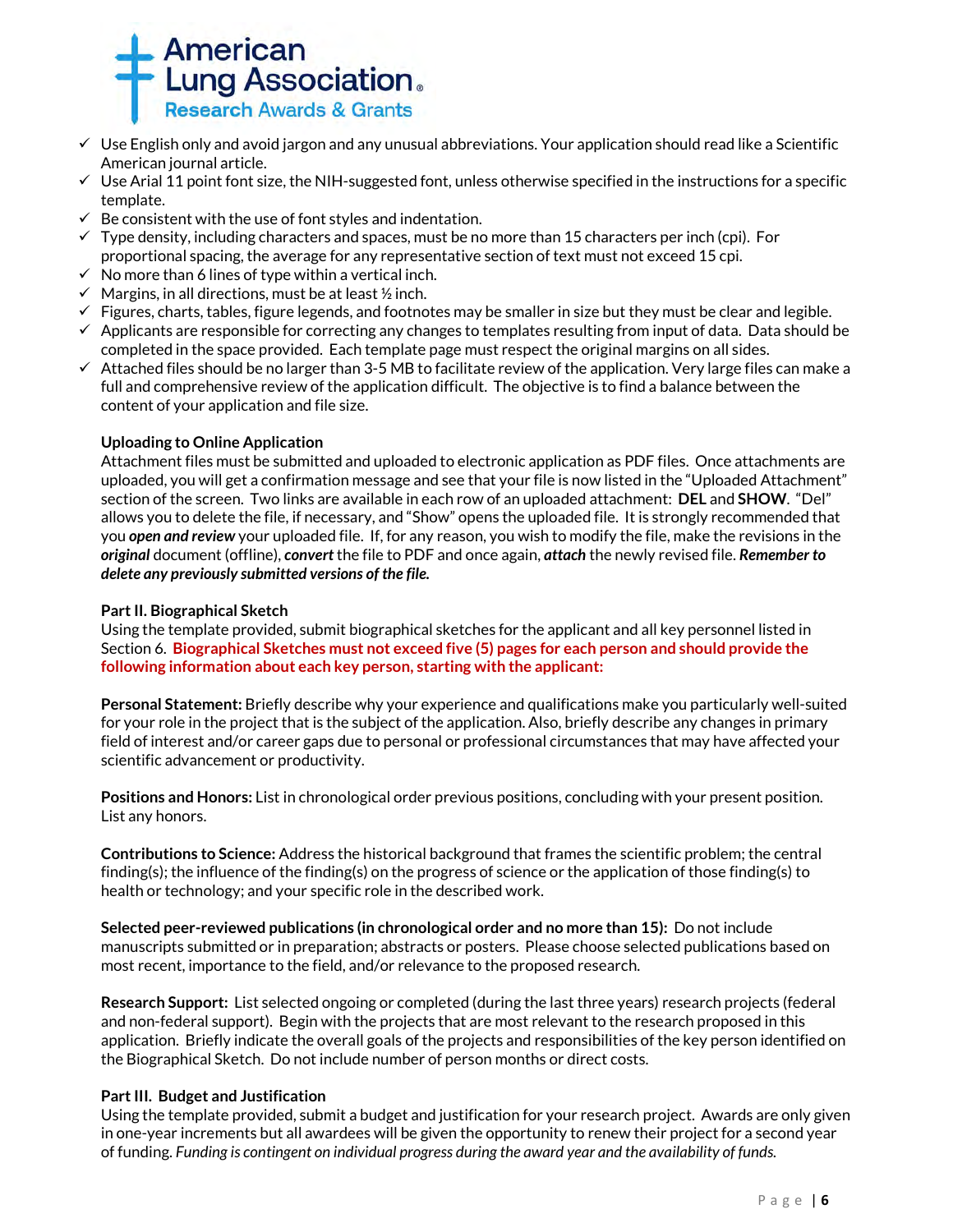

Applicants must budget an amount appropriate for the specific award.

#### **Budget Spreadsheet**

The first page asks the applicant to estimate direct costs for the first year of the proposal only. The second page asks the applicant to estimate direct costs for the entire period of the award. Indirect costs are **not** allowed for any American Lung Association award. Where applicable, only indicate dollars **(no cents)**.

**Personnel:** No more than 75% of funds may be used for an awardee's salary and/or fringe benefits. Fringe benefits may be requested provided such are treated consistently by the applicant's organization as a direct cost. There are no salary caps for other personnel.

**Equipment:** Itemize equipment with costs. Equipment is defined as an item that costs \$500 or more, has a primary function related to the research project, and ordinarily has a usable life expectancy of one year or greater. No more than 30% of the total award budget may go to fund the purchase of permanent equipment.

**Supplies:** Itemize supplies with costs. For example, indicate the number of experimental animals to be used, unit cost per animal, and cost for daily use.

**Discretionary Funds:** No more than \$2,500 per annum may be used for travel or publication costs directly related to the American Lung Association- funded project and within the award terms and conditions.

**Other Project Support Expenses:** No award shall be used for the purchase of furniture, computers, the construction or renovation of facilities, payment of honoraria, membership dues or tuition, purchase of textbooks or periodicals or payment for secretarial support.

*Total Costs may not exceed allowable award amounts. Correct arithmetic is the applicant's responsibility.*

**Budget Justification:** Please provide a justification for the proposed budget for the **first year** only. **The budget justification must not exceed three (3) pages.** 

#### **Part IV. Resources**

Using the template provided, describe the institutional resources available for the project. **The resource section must not exceed two (2) pages.**

**Facilities:** Specify the facilities to be used for the conduct of the proposed research. Indicate the performance sites and describe capacities, pertinent capabilities, relative proximity, and extent of availability to the project. Under "Other," identify support services such as machine shop, electronics shop, and specify the extent to which they will be available to the project. Use continuation pages if necessary.

**Equipment:** List the most important equipment items already available for this project, noting the location and pertinent capabilities of each.

#### **Part V. Other Support**

Using the template provided, list any and all active and pending support for each key personnel. **No page limit applies to the Other Support information.**

Other Support includes all financial resources, whether Federal, non-Federal, commercial or institutional, available in direct support of an individual's research endeavors, including but not limited to research grants, cooperative agreements, contracts, and/or institutional awards. *Please specify who the Primary Investigator is for all other support listed.* Prizes or gifts do not need to be included.

The American Lung Association will not award funds to duplicate any work that is being supported by other funding agencies. Budgetary overlap is **not** permitted; however, scientific overlap will be evaluated on an individual basis. In cases of significant scientific overlap a successful applicant will have the option to choose between the American Lung Association award and that of the other organization.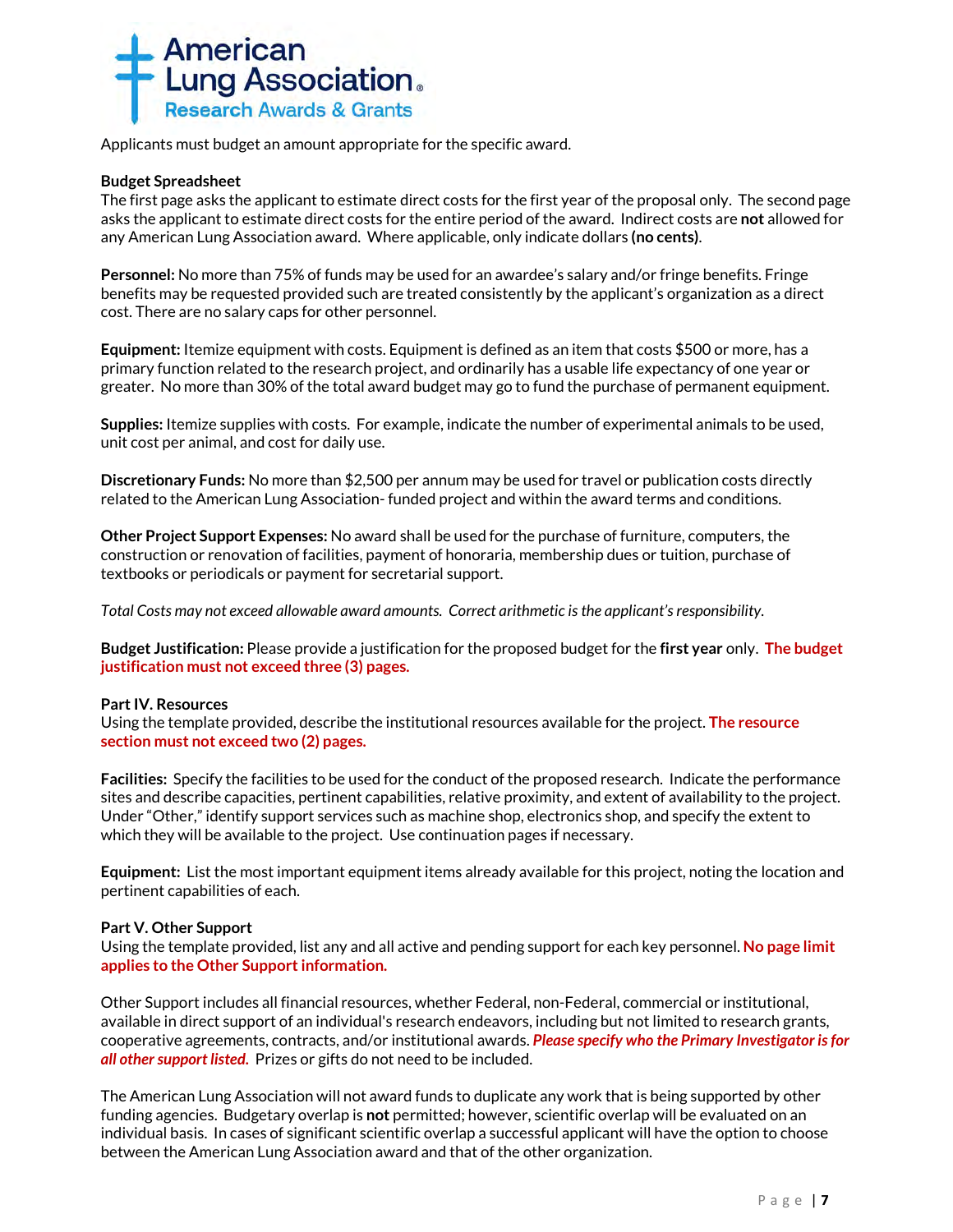

### **Part VI. Resubmission Statement**

Resubmissions are applications previously reviewed that were not selected for funding in a prior application cycle. An applicant who is unsuccessful in a competition may resubmit the same or similar application up to two times. **If major changes are made to the application or if this is an entirely different/new project, it should not be checked as a resubmission.**

Using the template provided, explain how the application has been strengthened or modified from the original. This statement must also include responses to criticisms and issues raised in the review critiques for the previous application. When an application is checked as a resubmission, it will be assigned to at least one of the previously assigned peer reviewers, whenever possible. Include sufficient information to permit an effective review without reviewers having to refer to previous versions of your application. **The Resubmission Statement must not exceed two (2) pages.**

### **Part VII. Research Plan**

*Please note: Page limits, language and format requirements listed in the Language and Format Requirements must be adhered to in preparing your research plan. Not adhering to format and page limitations may result in an application being administratively withdrawn.*

**Specific Aims**: State concisely the goals of the proposed research and summarize the expected outcome(s), including the impact that the results of the proposed research will exert on the research field(s) involved. **The Specific Aims section must not exceed one (1) page.**

List succinctly the specific objectives of the research proposed, e.g., to test a stated hypothesis, create a novel design, solve a specific problem, challenge an existing paradigm or clinical practice, address a critical barrier to progress in the field, or develop new technology.

Aims must not be too general, such as "*To define the determinants of maximal expiratory flow*," but rather *"To study the influence of static lung recoil on maximal flows."* Your statement should be limited to what can be accomplished during the award period.

**Research Strategy:** Organize the Research Strategy in the specified order using the instructions provided below. Start each section with the appropriate section heading — Significance, Innovation and Approach. Cite published experimental details in the Research Strategy and provide the full reference in the References section. **Applicants are limited to 6 pages.**

#### *Significance*

- Explain the importance of the problem or critical barrier to progress in the field that the proposed project addresses.
- Explain how the proposed project will improve scientific knowledge, technical capability, and/or clinical practice in one or more broad fields.
- Describe how the concepts, methods, technologies, treatments, services, or preventative interventions that drive this field will be changed if the proposed aims are achieved.
- Explain how this research will impact your future goals or directions, as long as a clear distinction is made between your immediate and long-range plans.

#### *Innovation*

- Explain how the application challenges and seeks to shift current research or clinical practice paradigms. This provides an opportunity to demonstrate your knowledge and ability in this area, and to synthesize large volumes of information into a succinct and cohesive statement.
- Describe any novel theoretical concepts, approaches or methodologies, instrumentation or interventions to be developed or used, and any advantage over existing methodologies, instrumentation, or interventions. Clearly synthesize your own contributions to the field, and demonstrate your relative stature in the area.
- Explain any refinements, improvements, or new applications of theoretical concepts, approaches or methodologies, instrumentation, or interventions.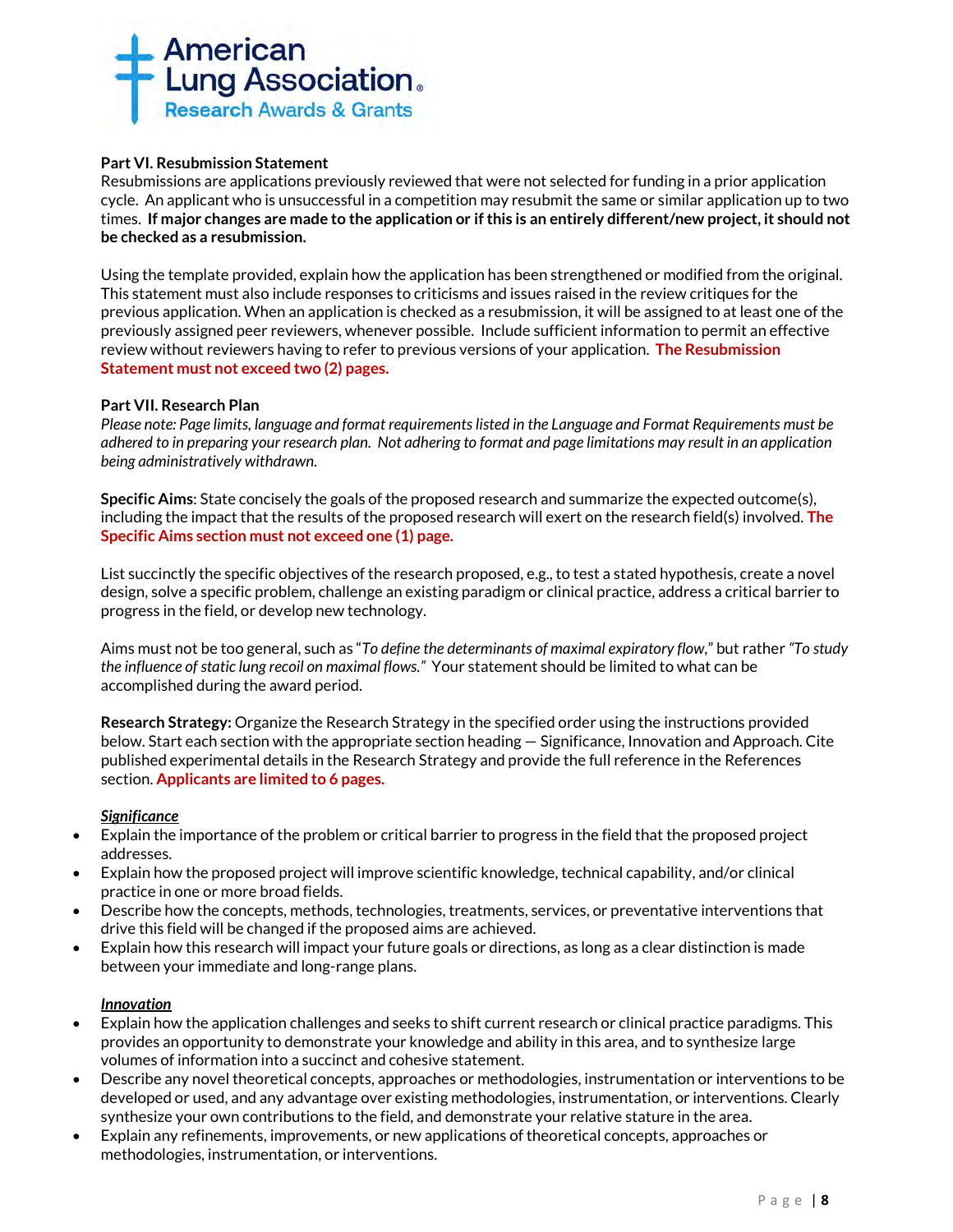

## *Approach*

- Explain why you have chosen to address a particular portion of the overall problem and why you have chosen a particular approach. Discuss your preliminary studies, data and/or experience pertinent to this application and specify all novel data.
- Describe the overall strategy, methodology, and analyses to be used to accomplish each of the specific aims of the project. For each aim, include how the data will be collected, analyzed, and interpreted (e.g., number of experiments, types of measurements to be made).
- Discuss potential problems, alternative strategies, and benchmarks for success anticipated to achieve the aims. This should include discussion of what you will do if conflicting and contradictory data are obtained.
- If the project is in the early stages of development, describe any strategy to establish feasibility, and address the management of any high risk aspects of the proposed work.

**Assurances:** State concisely how assurances will be met within the confines of the proposed research project. **Assurances must not exceed two (2) pages**.

**Human Subjects:** When human subjects or material obtained from such subjects are used in the proposed project, the application must state how the rights and welfare of the individual subjects are protected and assured. Include consent forms and questionnaires in appendix, if applicable. If the proposed research project involves human subjects, the population sampled shall be inclusive of the general population, of relevance to the scientific question posed, without restriction in regard to gender, race, age, and socioeconomic status. Proposals that intentionally restrict the population sampled must include a compelling scientific rationale for such design.

**Animal Use and Justification** When animals are used in the project, the application must include a succinct and complete description of the following five points:

- Provide a detailed description of the proposed use of the animals in the work outlined in the Research Strategy section. Identify the species, strains, ages, sex, and numbers of animals to be used in the proposed work.
- Justify the use of animals, choice of species and numbers to be used. If animals are in short supply, costly, or to be used in large numbers, provide an additional rationale for their selection and numbers.
- Provide information on the veterinary care of the animals involved.
- Describe the procedures for ensuring that discomfort, distress, pain, and injury will be limited to that which is unavoidable in the conduct of scientifically sound research. Describe the use of analgesic, anesthetic, and tranquilizing drugs and/or comfortable restraining devices, where appropriate, to minimize discomfort, distress, pain, and injury.
- Describe method of euthanasia to be used and the reasons for its selection. State whether this method is consistent with the recommendations of the American Veterinary Medical Association (AVMA) Guidelines on Euthanasia. If not, include a scientific justification for not following the recommendations.

#### **Biohazard Materials**

When biohazard materials, defined as recombinant, infectious and tumor selected agents (i.e. radioisotopes) that may be detrimental to normal organisms upon controlled exposure are used:

- Describe procedures that will be used to monitor possession, use and transfer of the Select Agent(s).
- Describe plans for appropriate biosafety, bio-containment and security of the Select Agent(s).
- Describe the bio-containment resources available at all performance sites.

#### **References: References must not exceed five (5) pages**.

**Appendix:** May contain additional and relevant material such as letters of support, questionnaires and/or consent forms. No other material such as preliminary data, photographs/images or publications, is allowed in the appendix. **The appendix is limited to 5 pages.**

#### **Part VIII. Department Head Statement Letter-** *A Department Head Letter is required on Institutional Letterhead.*